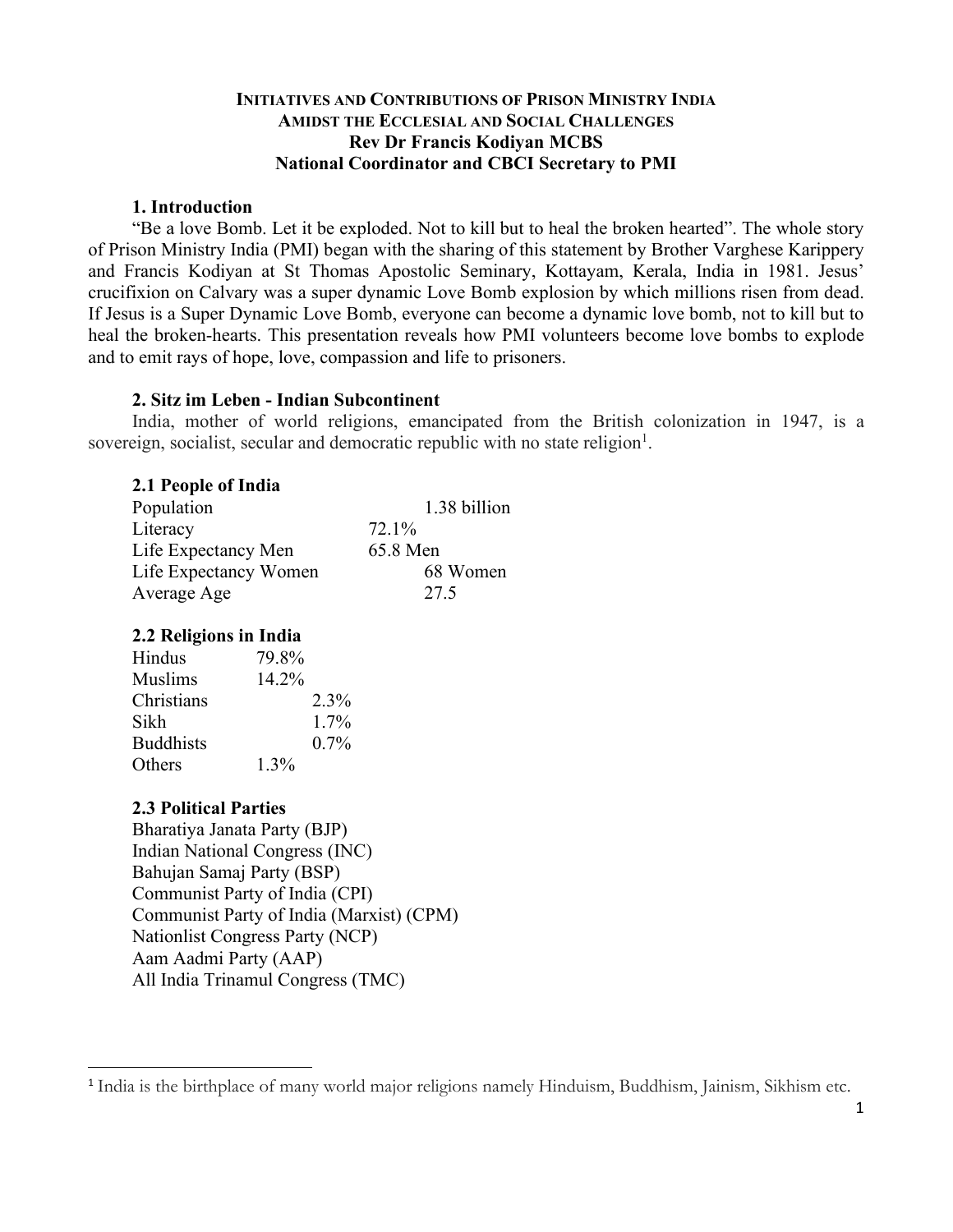# **2.4 Indian Social Challenges**

- Poverty
- Illiteracy
- Terrorism
- Casteism
- Untouchability
- Corruption
- Overpopulation
- Child Marriage

# **2.5 Ecclesial Background**

| 52AD        |
|-------------|
| 72AD        |
| Fourth Cent |
| Syriac      |
| Cha         |
| 16 Century  |
| 1548        |
| 19 Century  |
| 20 Century  |
|             |

# **2.6 Catholic Church in India**

Catholic Population 20 Million Dioceses 174 CBCI President CBCI President CBCI President Educational Institutions 37 % Charitable Institutions 40 %

## **3. Indian Prisons and Prisoners**

| 4,33,003 |
|----------|
| 1,35,683 |
| 2,93,058 |
| 2,089    |
| 18,498   |
| 1942     |
| 6,370    |
| 1412     |
|          |

# **3.1 Prison Challenges**

**Overcrowding** Large Number of Undertrials Inadequacy of Prison Staff Lack of Health and Hygienic

52AD 72AD Fourth Century Syriac Chaldean 16 Century 19 Century

Three Rites Latin, Syro Malabar, and Syro Malankara Apostolic Nuncio in India Archbishop Giambattista Diquattro

| Sub Jails              | 732 |
|------------------------|-----|
| District Jails         | 394 |
| Central Jails          | 137 |
| Open Jails             | 64  |
| Special Jails          | 42  |
| Women Jails            | 20  |
| <b>Borstal Schools</b> | 20  |
| Other Jails            |     |

Insufficient Food and Clothing Lack of Classification and Correctional Methods Inefficient Vocational Training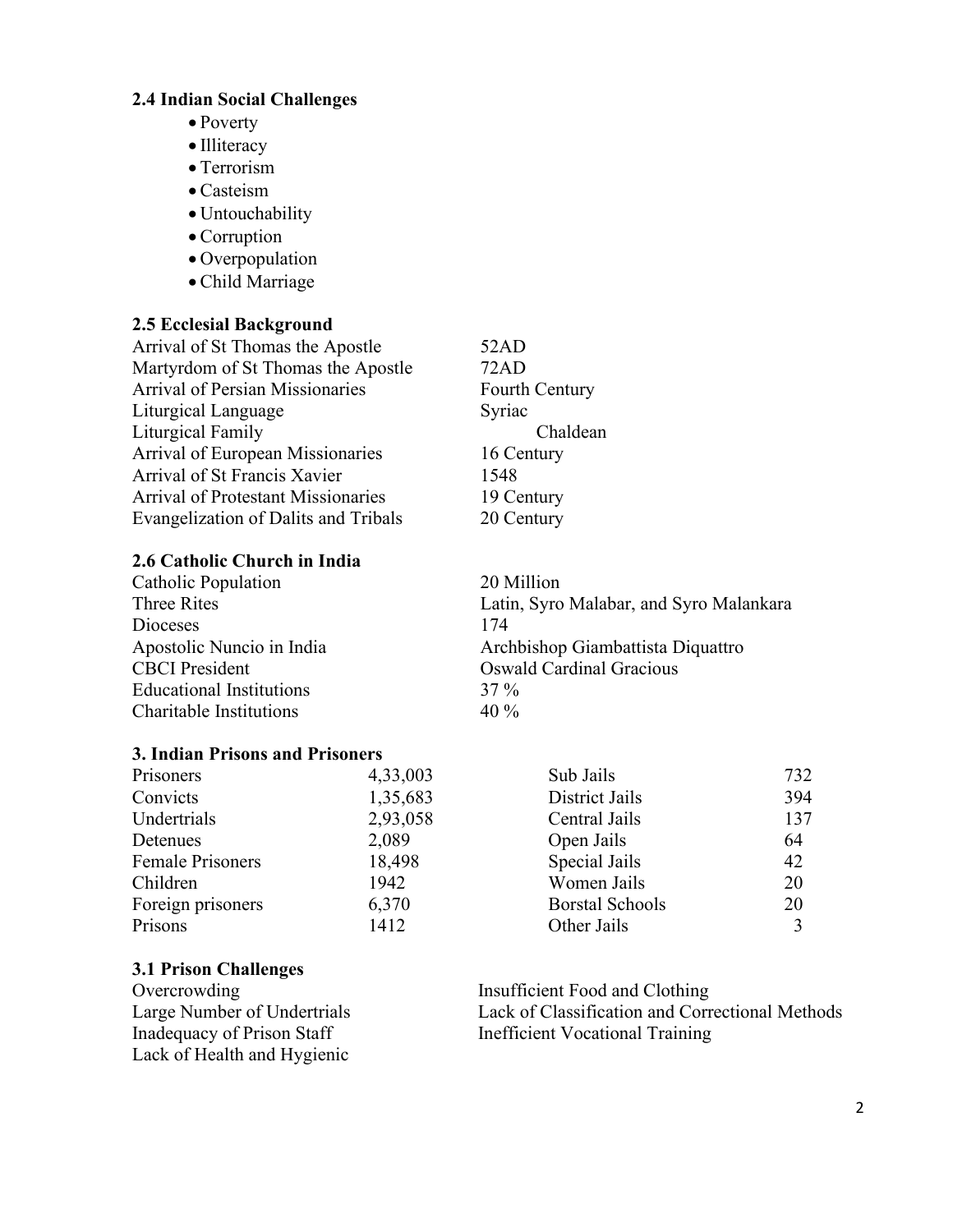### **4. Prison Ministry India (PMI)**

Prison Ministry India is a Catholic Spiritual Movement for the release, reformation and rehabilitation of prisoners under the justice, peace and development commission of the Catholic Bishops' Conference of India with its headquarters in Bangalore.

### **4.1 Origin and Development**

The PMI conception took place on  $8<sup>th</sup>$  December 1981 at the phone-cabin of St Thomas Apostolic seminary, Kottayam, Kerala, India while two seminarians, Francis Kodiyan and Varghese Karippery, were discussing class subjects. We felt profound ideological agreement – an experience of one in heart and one in mind - on the concept that today what we need most is a love bomb, "Be a love bomb. Let it be exploded. Not to kill but to heal the broken-hearted".

#### **4.2 From the Eucharist to Jesus Fraternity**

We shook hands and decided to be friends. Our first decision was to spend every day half an hour during siesta in the Malankara chapel in adoration of the Most Holy Eucharist. This empowered us and inspired us to begin a prayer group known as Jesus Fraternity.

### **4.3 From Prayer Group to the Periphery**

The group prayer under the guidance Fr Mathew led us to the periphery of Kottayam city and share our love to the people in distress such as slumdwellers, beggars, orphans, cancer patients and so on.

#### **4.4 From Periphery to Prison**

One Thursday while we were retuning seminary after the visit to the old-age home of Mother Teresa sisters they noticed a board *Kottaym Sub Jail* and wanted to go inside. But we did not get permission. However, we decided to visit the prison at any cost.

#### **4.5 From Prison to Prison Fellowship**

On the way back to seminary we noticed another board – *Prison Fellowship India*. The next Thursday we visited this office and it was the Indian headquarters of the International Prison Fellowship organisation founded by Chuck Colson. Through their assistance we visited Kottayam Sub Jail and it pierced their hearts.

#### **4.6 All Kerala Prion Pilgrimage**

In 1986 summer holidays we organised an All Kerala Prison Pilgrimage covering 32 prisons in Kerala with cultural programmes. We prepared for this pilgrimage with prayer and fasting and the result was unbelievable. Many conversions took place in prisons. We received lots of divine providence experiences. Our bishops and seminary staff liked the ministry and they encouraged us.

#### **4.7 Ecclesiastical Recognition**

In 1989 Kerala Catholic Bishops Conference recognised this ministry and welcomed it under its justice, peace and development commission. Giving us an office at its headquarters they appointed me in charge of the prison ministry.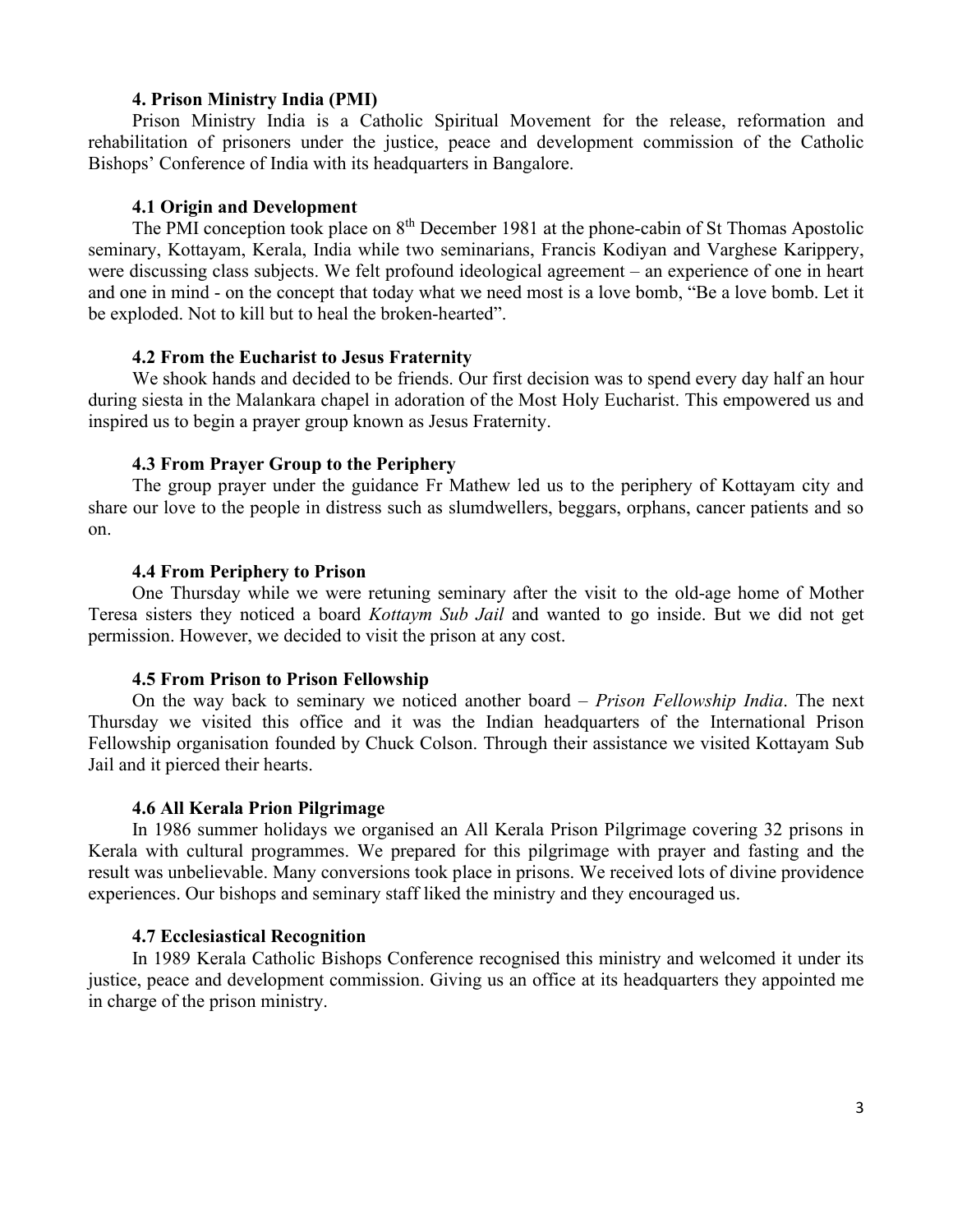### **4.8 National Level Ministry**

In 1994 we extended our ministry to the national level with its headquarters in Bangalore. We convened the first national convention in Bangalore and Fr Varghese Karippery was elected as the first national coordinator and took a secular name Prison Ministry India (PMI).

### **4.9 CBCI Recognition**

On 24 August 2000 CBCI recognized Prison Ministry India under its justice, peace and development commission and Most Rev Peter Remigius, the bishop of Kottar became the first CBCI Chairman for PMI. In 2017 Most Rev Allwyn D'Silva, the auxiliary bishop of Bombay became the Chairman of PMI.

### **4.10 PMI Administration**

PMI has 7000 volunteers and we visit more than 950 prisons 29 states and 7 union territories of India. In every state we have a state coordinator with an executive body, in every diocese we have a diocesan coordinator and nearby most of the prisons we have a PMI unit under a coordinator. In many seminaries we have PMI units mainly for prayer and fasting for the renewal of prisoners. The national coordinator under the guidance of the CBCI Chairman in the national executive body takes the major decisions.

### **4.11 Requirements to Become PMI Volunteer**

A burning heart to regain the lost like that of the heart of Jesus and Mary and like that of the disciples on the way to Emmaus. Volunteers shall have the mind and heart like that of Mary who went to serve Elizabeth. They shall be sanctified by the precious blood of Jesus, protected by the Word of God, empowered by the most Holy Eucharist and the rosary.

### **5 Outreach**

As Jesus went to reach out the sinners, the sick and suffering, PMI volunteers go in search of the lost sheep in prison and do innumerable services inside the prison.

### **5.1 Liturgical Celebrations**

On every Sunday in those prisons where there are Catholics, we celebrate Holy Mass and the sacrament of reconciliation. During Lenten season in many prisons we conduct retreats and way of the cross.

#### **5.2 Bible and Literature Distribution**

PMI distributes many copies of Bible in different languages and lot of Catholic literature in different languages thanks to the generosity of many Catholics.

### **5.3 Festivals and Celebrations**

Christmas, Easter, national festivals like Diwali, Onam, Independence Day etc are celebrated well with our brethren behind the bars by the volunteers of PMI. Lots of programs were organized inside the various types of prisons, observation and juvenile homes during these festivities. Families and children were helped in a special way, Bible stories and Christmas play and cultural programs were enacted, food, prizes and gifts were distributed.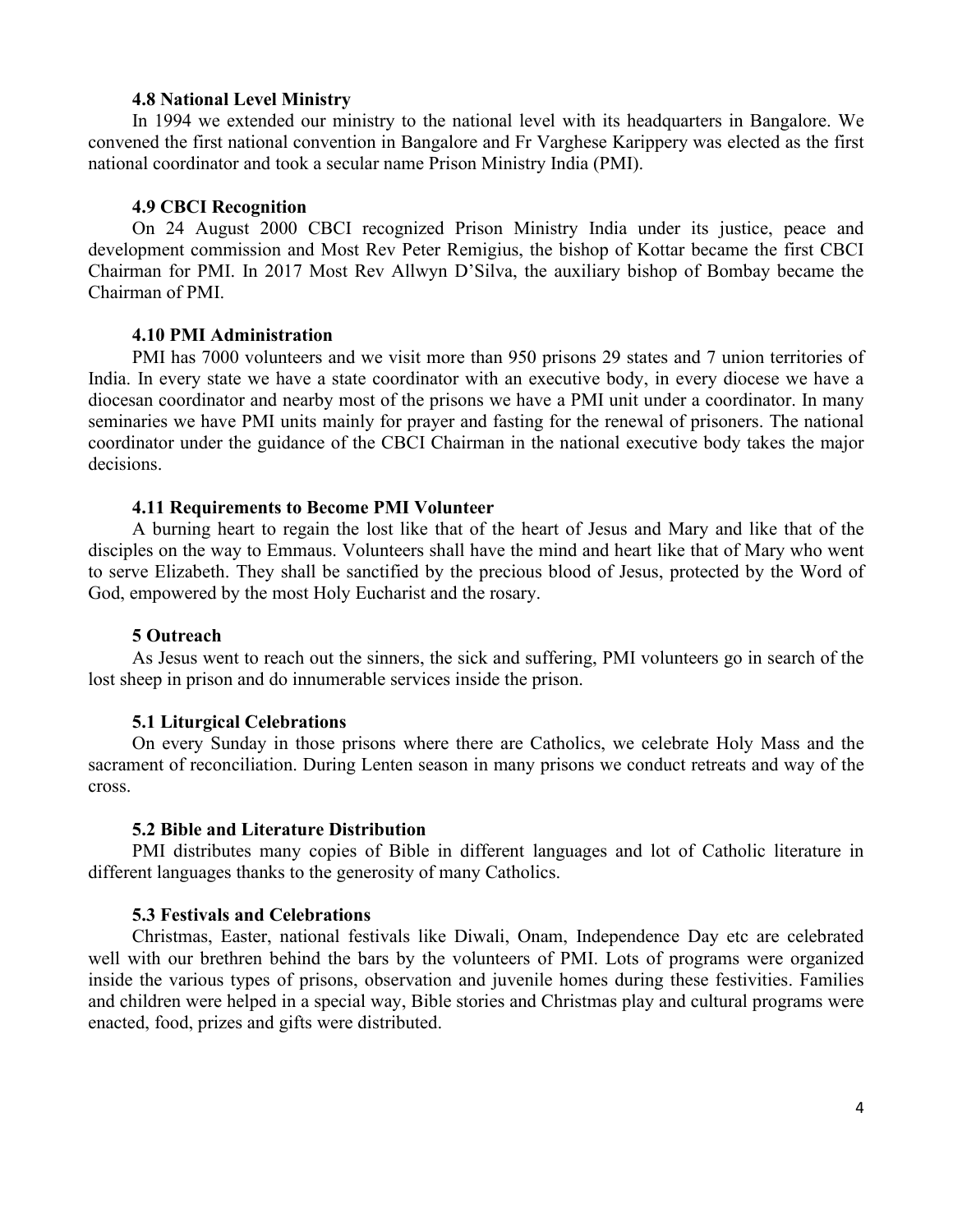### **5.4 Women's Day Celebrations**

In order to mark the women's day with honour, it was celebrated in various prisons of our country with great love and joy. We celebrate this day with prayer services, cultural program, talk on women and their service, games and prize distributions.

### **5.5 Senior Citizen's Day Celebrations**

In many prisons especially in Bangalore central prison, Senior Citizen's Day celebrations were conducted with cultural programs, group games, prize and food distribution. Many pious associations come forward to assist us in these ventures.

### **5.6 Youth Day Celebrations**

Youth Day celebrations are conducted with cultural programs, group games, sports, and ends with prize and food distribution. Many colleges and school students came forward to perform cultural programs.

### **5.7 Mothers' Day Celebrations**

We celebrate Mothers' and children's day celebrations with cultural programs, group games, prizes and food distribution. Catholic pious associations like couples for Christ, Legion of Mary come forward to assist us by providing sarees, nighties, and other dresses.

### **5.8 Vocational Training Programs**

PMI volunteers took lot of initiatives in conducting seminars and training programs for the brethren behind bars, such as life skills, computer, detergent making, welding, plumbing, carpentry, etc. We invite many companies to do this kind of assistance to prisoners.

### **5.9 Fantasy Drawing Competition**

Every year PMI organizes Fantasy drawing competition in all the jails all over India. Three best winners are awarded, and 10 consolation prizes are given, the prison from which the highest number of prisoners participated is also awarded by the national office.

### **5.10 Medical Camps**

PMI organises many types of medical camps for prisoners such as eye camp, dental camp, orthopaedic camp, kidney and heart camps.

## **5.11 Counselling**

PMI send many volunteers for counselling. Their regular visit develops profound personal relationships and would gradually lead to their conversion

## **5.12 Living in Prison Quarters**

In many prisons religious sisters live in prison Quarters and serve the prisoners. They are like prison staff and have lot of freedom in serving prisoners. It is through their love and care for prisoners PMI is well accepted and easy entry in prisons.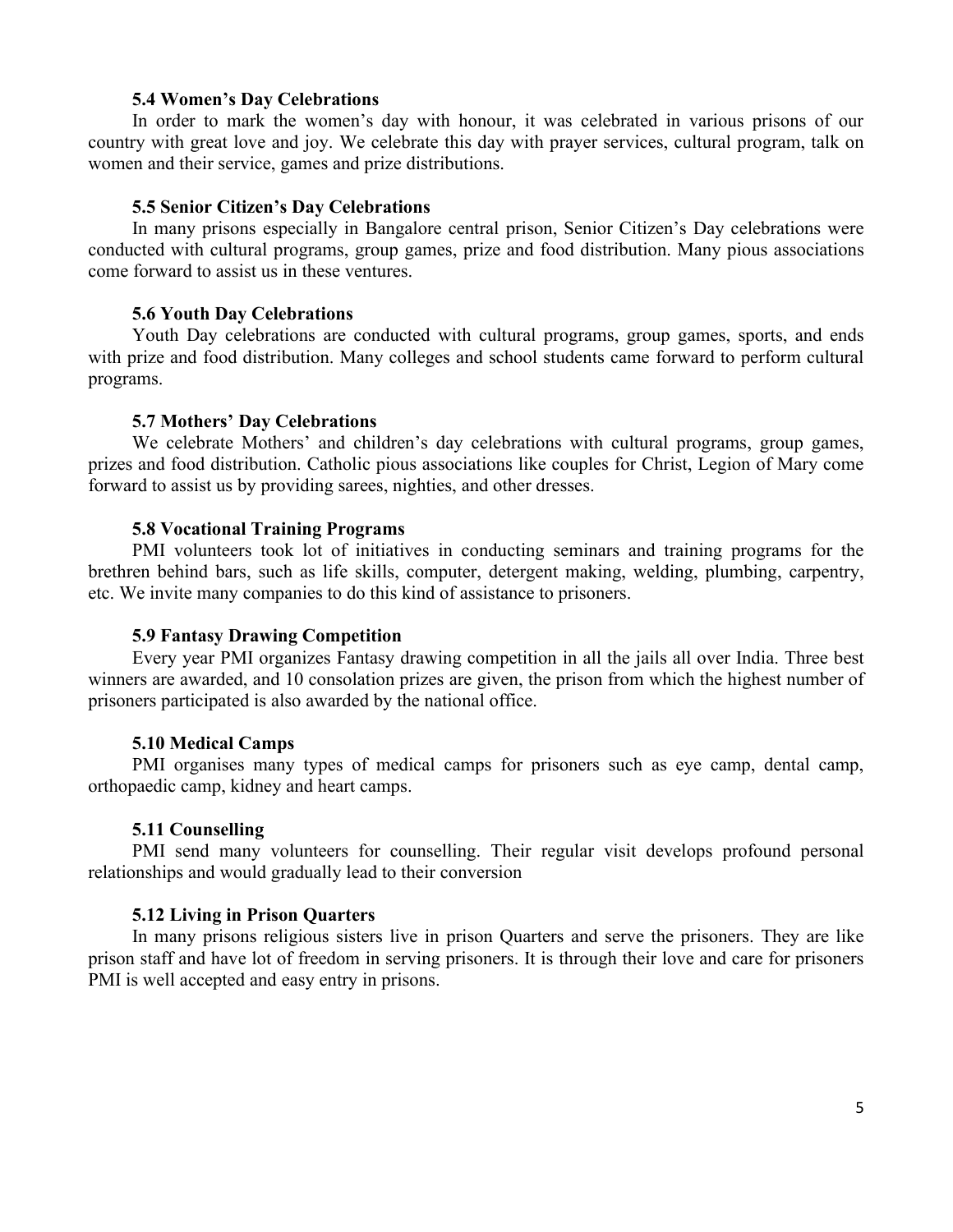### **6 Release**

Jesus' outreach ministry liberated and released many from their bondages and they were led to repentance, reconciliation and reformation. Similarly, PMI after their visit to the prison release many prisoners, lead them to repentance, reconciliation and reformation.

### **6.1 Legal Aid**

As a response to the cry of many innocent prisoners and the pleading of many culprits for mercy PMI formed legal clinics nearby the prisons with the assistance of Catholic lawyers to get justice for the innocent ones through legal channels. By our constant visits, meetings and legal aid, we could release many innocent incarcerated brethren.

#### **6.2 Releasing Prisoner with Financial Assistance**

There are many in prisons caught in petty cases and remain in prison having nobody to assist. PMI release these poor brethren by providing them financial assistance.

### **6.3 Premature Release**

With the assistance of PMI legal clinics, we release many prisoners before the completion of their confinement. This is possible firstly by their good behaviour, secondly by the legal assistance and thirdly by financial settlements. PMI could release innumerable prisoners in this way which is a great consolation to them.

### **7. Repentance**

Jesus' most significant message was to repent. The most important mission of PMI volunteers is to lead prisoners to repentance. For this they make use of the following ways and means:

### **7.1 Retreats and Seminars**

Besides liturgical celebrations, PMI organises retreats in prisons so as to awake in them the guilt consciousness and repentance. In certain prisons where Christian presence is less, we make use of seminars, rhapsodies, puppet shows, and street plays which lead them to repentance and confession.

### **7.2 Counselling and Psychotherapy**

We make use of psychological means such as counsellors and psychotherapists to lead the prisoners to self-awareness and self-acceptance and thereby to regain their lost self-image and selfesteem.

#### **7.3 Passion of Christ**

The passion of Christ, the paschal mysteries and the passion narratives in the Gospel play a vital role in leading them to repentance. The way of the cross and Holy Week ceremonies especially the washing and kissing the feet on Maundy Thursday have great significance in this regard.

### **7.4 Reading Passion Narratives**

Reading passion narratives in the gospel is one of the best medicines to develop repentance, hope and confidence.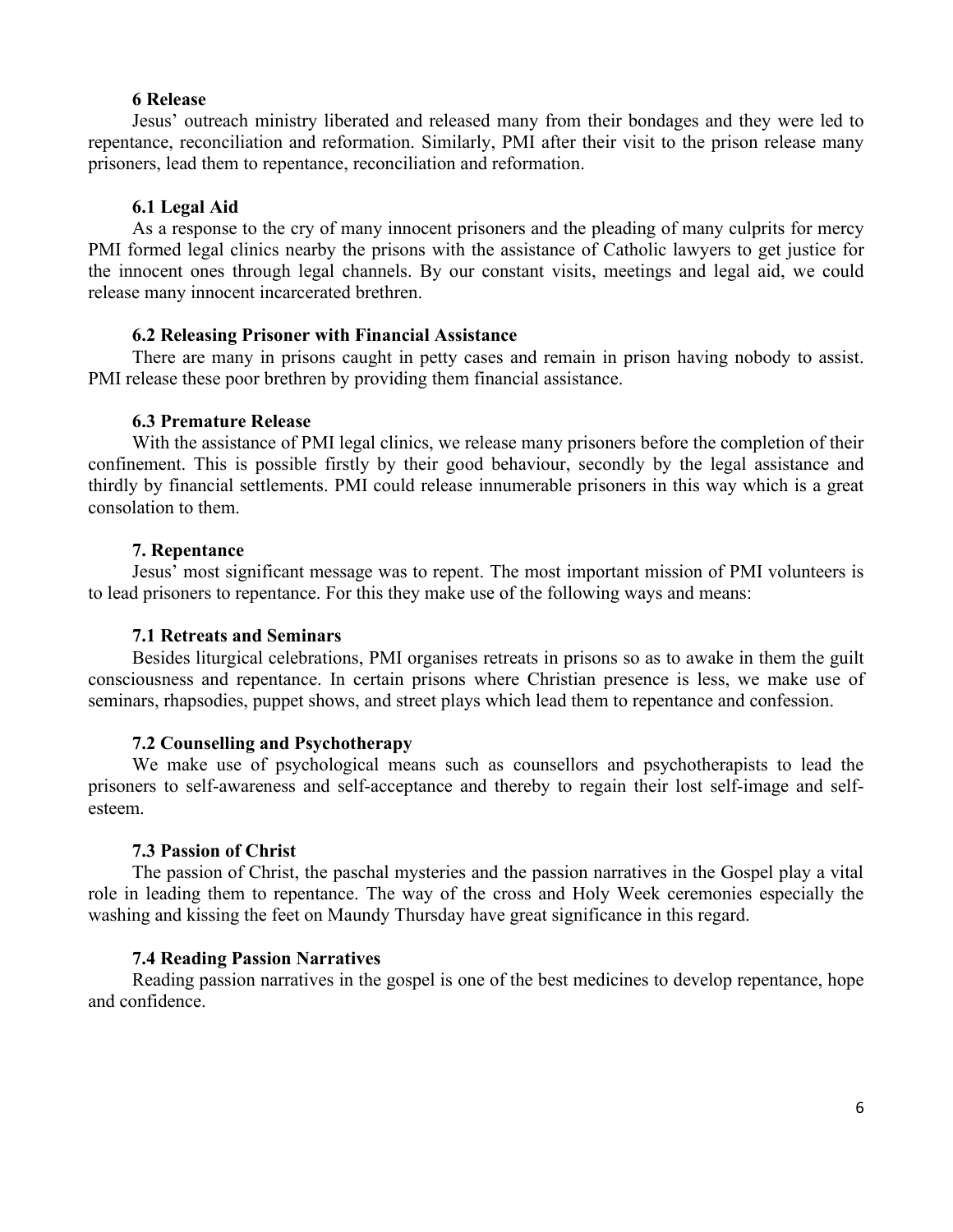### **8. Reconciliation**

Anchoring on Jesus' priority in reconciliation PMI volunteers guide prisoners to reconciliation with God, Family, victim, society and self. This is done first by building a personal relationship with them and gaining their trust and confidence by means of genuine love.

### **8.1 Reconciliation with God**

All our ministries inside the prison and rehabilitation centres are oriented towards the reconciliation with God. Frequent visits, prolonged counselling and profound friendship with prisoners can slowly lead them to regain their friendship with God.

### **8.2 Reconciliation with Family**

Regaining contact with family members is crucial in prison apostolate. PMI volunteers especially religious nuns visit their families and counsel them to take interest in reconciling with those in prisons. These nuns when visit their families also visit the parish priest and religious nuns in the parish and ask them to take care of the prisoner and his family.

### **8.3 Reconciliation with the Victim**

If PMI volunteer could develop a profound friendship with the prisoner, he/she could slowly lead him to reconcile with the victim and vice versa. For this lot of prayer and fasting is needed. We also ask intercessory prayer from many retreat centres and perpetual adoration centres.

#### **9. Reformation**

Reformation of a prisoner is one of the chief goals of prison ministry. As conversion is an act of grace, we make use of the following ways and means:

#### **9.1 Eucharistic Adoration**

In most of the rehabilitation centres, national, regional, and state offices we have Eucharistic adorations for the reformation of prisoners. All PMI volunteers daily participate in the Eucharistic celebration, receive Holy Communion and are empowered with this medicine of immortality. From experience we understood the offering the Holy Mass for the conversion of prisoners is very effective.

### **9.2 Intercessory Prayer Group**

As PMI deals with people haunted with evil spirits and influences, we fully depend on God's grace and divine protection in reforming the prisoners. We have many intercessory prayer groups in different states under supervision of state coordinators to pray and fast for prisoners' reformation.

### **9.3 Ascetical Practices**

As self-reformation is the root of world renewal volunteers are strict to themselves. They do chain fasting, mortifications and many ascetical practices for the reformation prisoners whom they meet in prison. One of the maxims of PMI is inconvenience is our convenience. Experience taught us that the most fruitful mission is the one which we do with maximum inconvenience.

### **9 Rehabilitation**

Many prisoners when released have no place to go. Families abandon them. Society does not welcome them. Taking into consideration of these sons and daughters PMI decided to open rehabilitation centers for them in 1991. Now PMI has more than 17 rehabilitation centers in different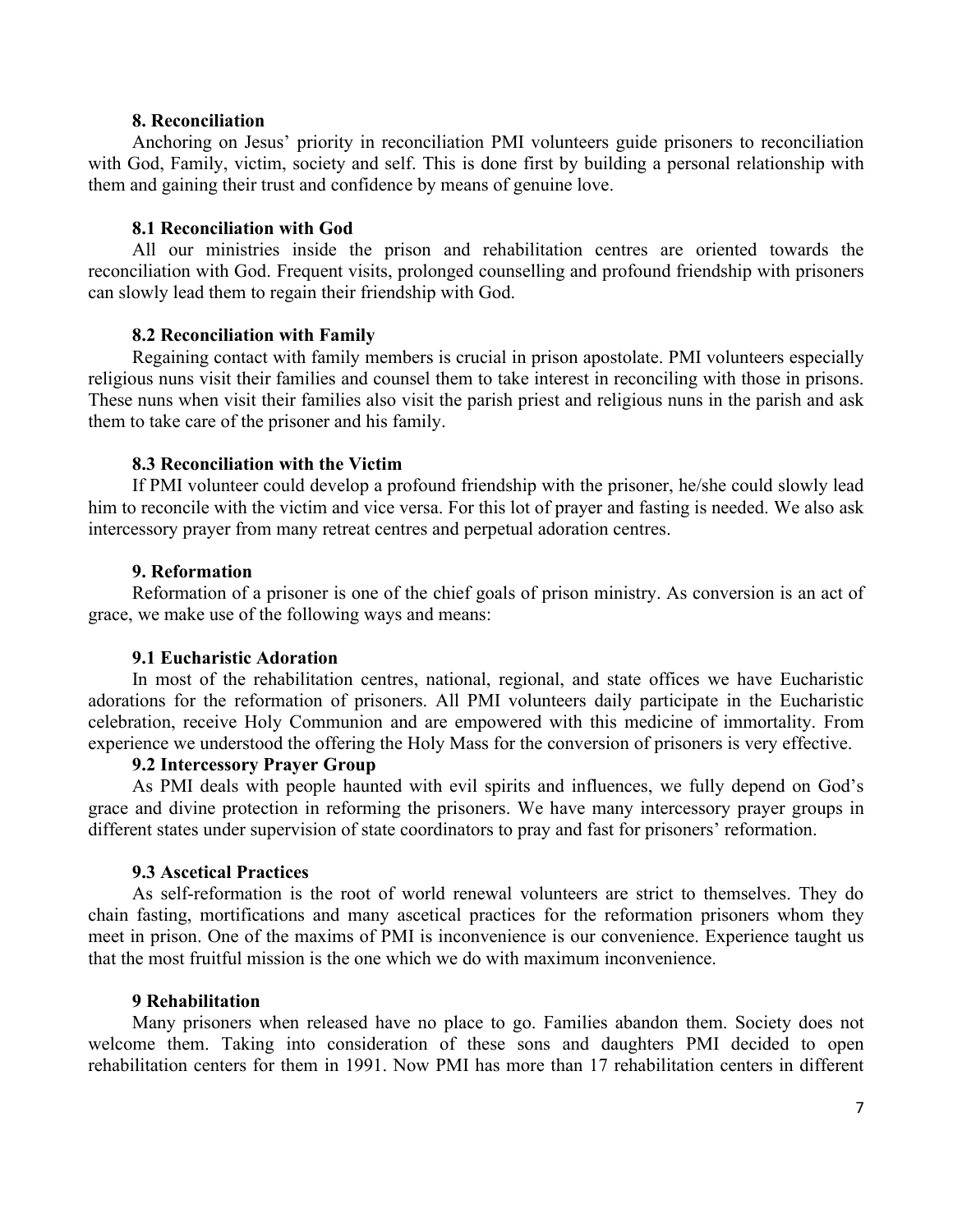states for the released prisoners. There are separate centers for male, female, boys and girls released prisoners under the care of consecrated communities and bishops' conferences.

## **9.1 Rehabilitation Centres for Male Released Prisoners**

1) Snehashramam, Vettukad PO, Thrissur 680 014, Kerala; Director – Fr Sunil, Congregation of the Priests of the Sacred Heart of Jesus (SCJ), Tel. 7558914919; Estd 1 October 1991.

2) Santhinivas, Pathadipalam, Changampuzha PO, Edappally - 682033 Kerala; Director – Fr Binoy, Claretian Congregation (CMF) Tel. 9961272928; Estd 6 August 1995.

3) Snehatheeram, Market Road, YMCA, Alappuzha – 688 001, Kerala; Director - Fr Thobias, Tel 9526389005.

4) Kolbe Home for Released Men Prisoners, KG Kandigai, Tirutanni 631205, Tamilnadu, Director - Fr Thomas, Society of St Eugene De Mazenod (SDM), Tel 894 080 3689, Estd 2017.

### **9.2 Rehabilitation Centres for Female Released Prisoners**

1) Snehashramam, Monvila, Kulathoor PO, Thiruvananthapuram 695583, Kerala; Director – Sr Beena, Sisters of the Poor of St Catherine of Sienna (SDP) Tel 8078818239; Estd 11 October 1992.

2) Ashadeepam, Vettukad PO, Thrissur 680014, Kerala; Director - Sr Ajita, John the Baptist Sisters (SJB) Tel 994320488, Estd 16 February 1993.

3) Jeevodaya Ashram for Women, Daddakannalli, Janatha Colony, Carmelaram PO, Bangaluru - 560035, Karnataka, Director – Sr Clara, Holy Cross Congregation, Tel. 0802 843 9926; Estd 22 January 1995.

4) Karunasadan, Kannur, Kerala, Ursulines Mary Immaculate (UMI), Estd 2004.

5) Vishwa Jyothi, Guntur Andra Pradesh, Sisters of St Anne's of Guntur (CSSA), Estd 2004.

### **9.3 Homes for Prisoners' Children - Boys**

1) Snehadeepam, Inchiyani, Kanjirappilly Kottayam - 686512, Kerala. Director – Sr Beena, Holy Spirit Congregation, Tel. 94479 33675, Estd 3 July 1994.

2) Kolbe Home, 52 Thomas Layout, Sarjapur Road, Carmelaram, Bangaluru -560035, Karnataka. Superior – Sr Gertrude, Satya Seva Catechist Sisters (SCS) Tel 8296304931, Estd 2016.

### **9.4 Homes For Prisoners' Children - Girls**

1) Asha Sadan, A 43, Sector 33, Noida, UP - 201 303, Franciscan Clarist Congregation, Estd 3 May 1977.

2) Karunyashram, Thoppil, Thrikkakkara PO, Kochi - 682021, Kerala, Director – Sr Anne Maria from Sisters of the Adoration of the Blessed Sacrament (SABS) Tel. 04842 425270; Estd 8 January 1999.

3) Premodaya, St Francis Xavier's Cathedral, St John's Church Road, Bangaluru - 560 005, Karnataka; Director – Sr Raji, Sisters of St Anne's, Tel. 080 555 4683.

4) Jeevan Jyothy, St Joseph's Convent, Anavilasam PO, Idukki – 685535, Kerala, Director – Sr Savio, Augustinian Congregation, Tel 9747627889.

5) Bonal Bhavan, Kadumeni PO, Kasaragod – 670511, Kerala, Director – Sr Tresa Chacko, Sisters of Charity of St Anne, Tel 8606350100.

6) Marie Pushpan's Girls Home, Upper Vidyapati Nagar, Kanke Road, Ranchi - 843008, Jharkhand, Director – Sr Jini, Dominicans of the Presentation (DP), Tel 7254043957, Estd 2017.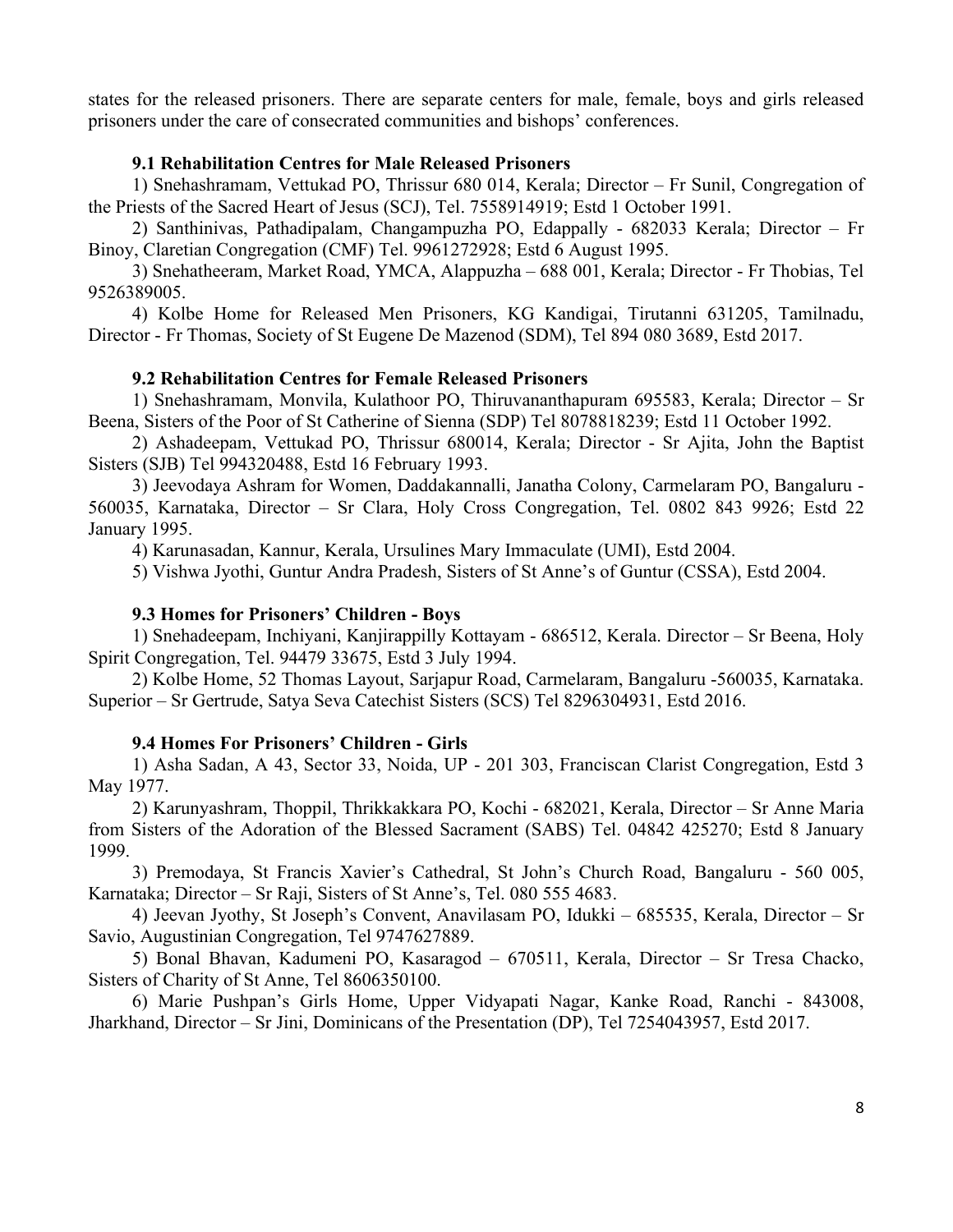### **9.5 Scholarships for Prisoner's Children**

In all states that PMI volunteers go beyond the prison walls in reaching out to prisoners' children for their education. This is very significant as the breadwinner of the family is behind bars and as mother becomes helpless. This year we helped nearly 650 children for their education.

### **10. Reclamation**

Every conversion shall bring back the converted back to the mainstream of the society. PMI did great initiatives in this regard.

### **10.1 Vocational Training and Career Guidance**

Those who come to the rehabilitation centers of PMI are led first to personal reformation through the process of repentance and reconciliation and then lead them to vocational training and career guidance.

### **10.2 Small Scale Business**

PMI volunteers assist the reformed released prisoners to launch small scale industries and businesses such as haircutting saloons, tailoring shops, fish business, tea shops, egg business, etc.

### **10.3 Marriage Settlement**

PMI assist the inmates in rehabilitation centers to find a suitable partner and help to settle in family life by organizing marriages and family reconciliation.

### **10.4 House Construction**

Those who are reformed and ready to settle in family life will be helped by PMI to have a house and a job with necessary income. We will introduce them to the parish nearby and then it would be the duty of the parish priest to take care of this lost sheep.

### **11 Redemption**

Jesus came to seek and save the lost. In imitation of Jesus who came to call sinners for repentance PMI set its goal as the redemption of prisoners. The ultimate goal of PMI is to redeem the lost sheep. Our criterion to measure the ministry is to by counting the redeemed. Tanks to the grace of God and the commitment of volunteers PMI can be proud of having more than 5000 redeemed prisoners. We can read their redeeming stories in the research magazine called Reformative Explorations and, in our Newsmagazine, called Prison Voice.

#### **12 Prison Ministry Sunday Celebration**

In 2014 CBCI decided that every year a Sunday shall be dedicated to pray for prisoners' release, reformation and rehabilitation in India. Thus since 2014 every second Sunday in the month of August is celebrated as the Prison Ministry Sunday. This is in connection with the feast day of St Maximillian Kolbe (August 14) who died for his coprisoner in Auschwitz concentration camp. Every year there will be a theme and pastoral letter and special liturgical prayers shall be prepared, printed and distributed in different vernacular to all the states in India. (remember in India every state has a particular language). The Prison Ministry Sunday 2019 was celebrated all over India on 11<sup>th</sup> August with an enlightening theme of "Walls do not Create Prisons". Prison Ministry Sunday creates great awareness to the public about the brethren behind the bars and the volunteers of Prison Ministry.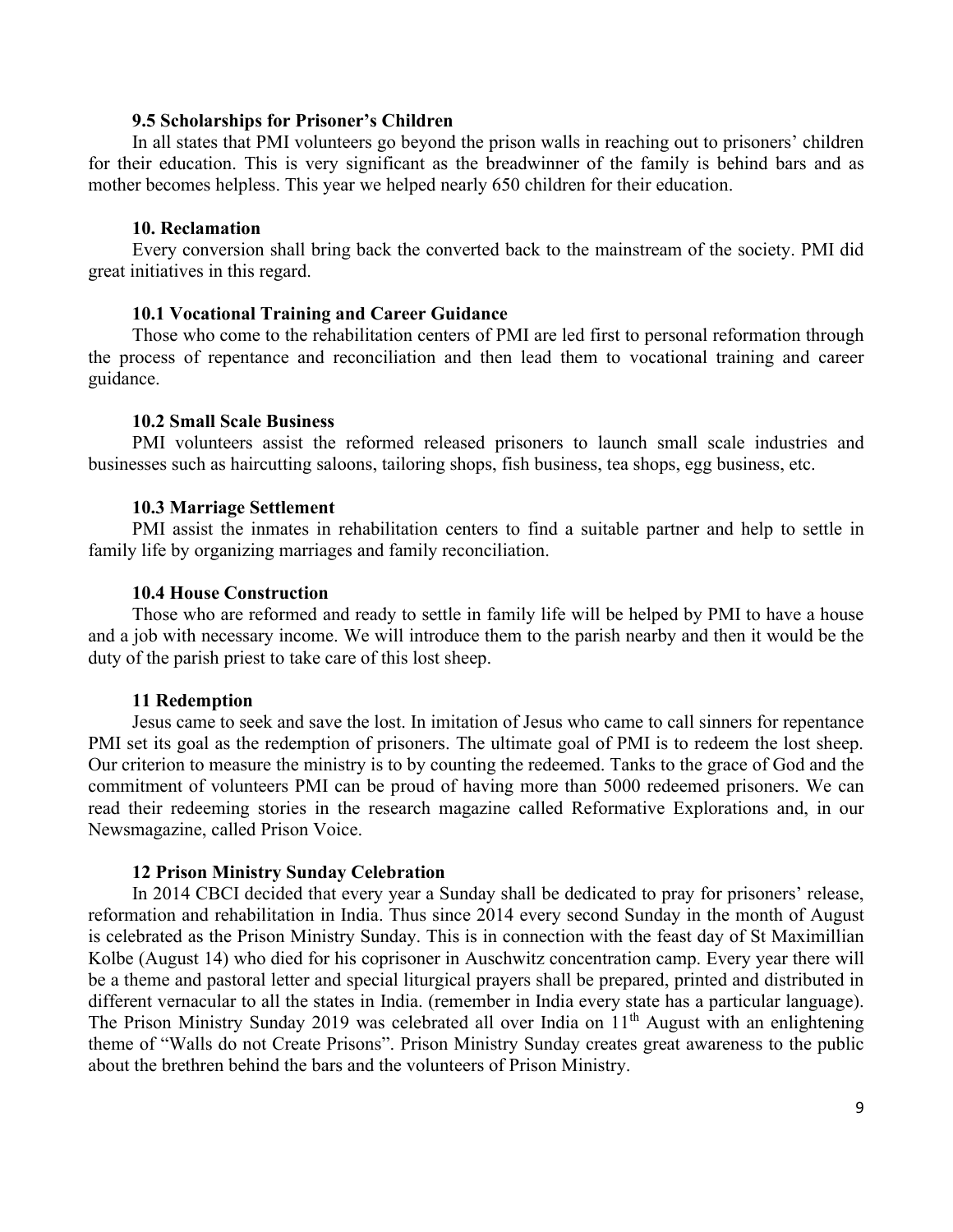### **12.1 Half Marathon**

To create awareness on the need of respecting prisoners on 13 January 2019 PMI Pune unit organised a Half-Marathon dedicated to the release, renewal and rehabilitation of our brethren behind bars. The focus of the run was two-fold: to sensitise the general public to the cause of prisoners and to raise funds for the construction of a fully equipped state-of-the-art rehabilitation and skill development centre for released prisoners and their families at Karjat, near Mumbai.

### **13 PMI Research Centre**

The long-cherished dream of PMI to have a research center will be realized on 20 November 2019 when we will bless the newly constructed building for it. PMI research center focuses on research, documentation, volunteers training and publishing of books and periodicals.

#### **13.1 PMI Publications**

#### **13.1.1 Reformative Explorations**

PMI Research Journal known as Reformative Explorations – a Psycho-Spiritual and Crimino-Social Quarterly will be relaunched in November 2019 from the RRDC.

#### **13.1.2 Prison Voice**

The topics of *Prison Voice* for the past months were as follows, November – Prisons for Welfare or Security? December – Justice and Justice denied, January – Walls do not Create Prisons, February – Spirituality in Prisons, March – Incarcerated Children with mothers, April – Foreign Nationals in Indian Prisons, May – Fast Track Courts, June – Best Prison Practices for Welfare and Rehabilitation, July – Healthcare in Prisons, August – Wall-Less Prisons, September – Travel the Untravelled (History of Prison Ministry India).

#### **13.1.3 New Books**

| Francis Kodiyan        | Love Bomb – Prisoners' Reformation Trajectory.            |
|------------------------|-----------------------------------------------------------|
| Francis Kodiyan        | Rainbow – the Theological Foundations of Prison Ministry. |
| Francis Kodiyan        | The Lost $-An$ Eightfold Path for Prisoners' Reformation  |
| Sebastian Vadakumpadan | Prison Ministry India – Volunteers' Guide                 |

### **14 National Coordination 14.1 National Executive Meeting**

Twice in a year PMI convenes the National Executive Meeting at its national office in Bangalore under the leadership of its chairman. PMI founders, national coordinator, secretary, treasurer, regional coordinators, representatives of state coordinators, rehabilitation centres, laity, seminary, nominees participate in this meeting.

### **14.2 CBCI Secretaries Meet, Delhi**

PMI national coordinator serves also as the CBCI Secretary to Prison Ministry. CBCI secretaries meet takes place twice in a year at CBCI Secretariat, Bangalore.

### **14.3 Regional Meetings**

PMI has been divided into four regions for administrative purpose: North, North East, Central and South. There are regional coordinators and regional executive bodies. Once in a year they gather, discuss and decide regional prison ministry matters.